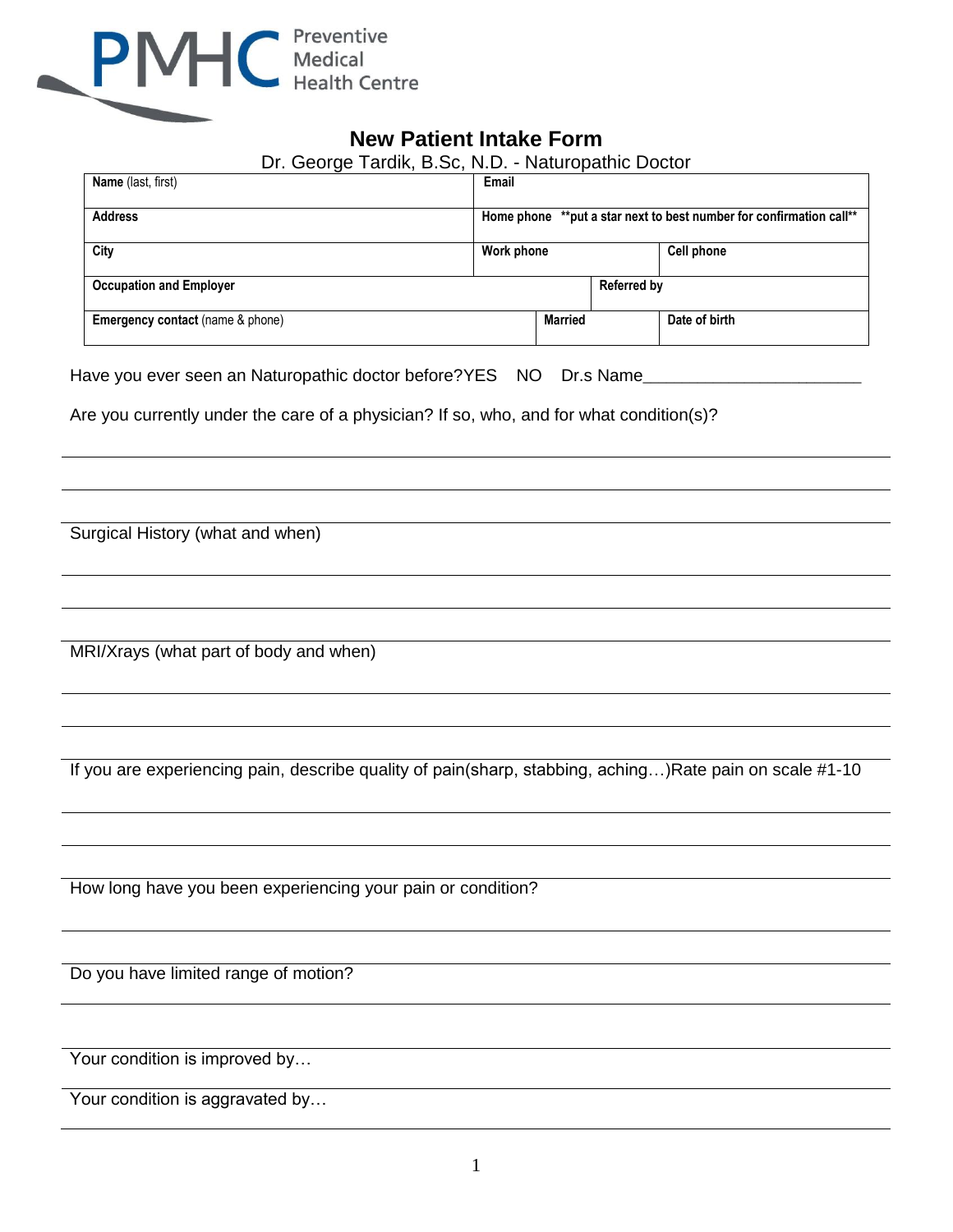# **Metabolic Assessment Form**

## **PART I**

**Please list the 5 major health concerns in your order of importance:** 

| r |  |  |
|---|--|--|
| ╭ |  |  |
|   |  |  |
| ∽ |  |  |

## **PART II Please circle the appropriate number "0 - 3" on all questions below. 0 as the least/never to 3 as the most/always.**

#### **Category I (Colon)**

| Calegory i (Colon)                                     |      |
|--------------------------------------------------------|------|
| Feeling that bowels do not empty completely            | 0123 |
| Lower abdominal pain relief by passing stool or gas    | 0123 |
| Alternating constipation and diarrhea                  | 0123 |
| Diarrhea                                               | 0123 |
| Constipation                                           | 0123 |
| Hard dry or small stool                                | 0123 |
| Coated tongue of "fuzzy" debris on tongue              | 0123 |
| Pass large amount of foul smelling gas                 | 0123 |
| More than 3 bowel movements daily                      | 0123 |
| Use laxatives frequently                               | 0123 |
| <b>Category II (Gastric Enzymes)</b>                   |      |
| Excessive belching, burping, or bloating               | 0123 |
| Gas immediately following a meal                       | 0123 |
| Offensive breath                                       | 0123 |
| Difficult bowel movements                              | 0123 |
| Sense of fullness during and after meals               | 0123 |
| Difficulty digesting fruits and vegetables;            |      |
| undigested foods found in stools                       | 0123 |
| <b>Category III (Gastric Irritation)</b>               |      |
| Stomach pain, burning or aching 1-4 hours after eating | 0123 |
| Do you frequently use antacids                         | 0123 |
| Feeling hungry an hour or two after eating             | 0123 |
| Heartburn when lying down or bending forward           | 0123 |
| Temporary relief from antacids, food,                  |      |
| milk, carbonated beverages                             | 0123 |
| Digestive problems subside with rest and relaxation    | 0123 |
| Heartburn due to spicy foods, chocolate, citrus,       |      |
| peppers, alcohol, and caffeine                         | 0123 |
| <b>Category IV (Pancreatic Enzymes)</b>                |      |
| Roughage and fiber cause constipation                  | 0123 |
| Indigestion and fullness lasts 2-4                     |      |
| hours after eating                                     | 0123 |
| Pain, tenderness, soreness on left side                |      |
| under rib cage                                         | 0123 |
| Excessive passage of gas                               | 0123 |
| Nausea and/or vomiting                                 | 0123 |
| Stool undigested, foul smelling,                       |      |
| mucous-like, greasy, or poorly formed                  | 0123 |
| Frequent urination                                     | 0123 |
| Increased thirst and appetite                          | 0123 |
| Difficulty losing weight                               | 0123 |

| <b>Category V (Bile Enzymes)</b>                   |        |
|----------------------------------------------------|--------|
| Greasy or high fat foods cause distress            | 0123   |
| Lower bowel gas and or bloating                    |        |
| several hours after eating                         | 0123   |
| Bitter metallic taste in mouth,                    |        |
| especially in the morning                          | 0123   |
| Unexplained itchy skin                             | 0123   |
| Yellowish cast to eyes                             | 0123   |
| Stool color alternates from clay colored           |        |
| to normal brown                                    | 0123   |
| Reddened skin, especially palms                    | 0123   |
| Dry or flaky skin and/or hair                      | 0123   |
| History of gallbladder attacks or stones           | 0123   |
| Have you had your gallbladder removed              | Yes No |
| <b>Category VI (Blood Glucose Fluctuation)</b>     |        |
| Crave sweets during the day                        | 0123   |
| Irritable if meals are missed                      | 0123   |
| Depend on coffee to keep yourself going or started | 0123   |
| Get lightheaded if meals are missed                | 0123   |
| Eating relieves fatigue                            | 0123   |
| Feel shaky, jittery, tremors                       | 0123   |
| Agitated, easily upset, nervous                    | 0123   |
| Poor memory, forgetful                             | 0123   |
| <b>Blurred</b> vision                              | 0123   |
| <b>Category VII (Insulin Resistance)</b>           |        |
| Fatigue after meals                                | 0123   |
| Crave sweets during the day                        | 0123   |
| Eating sweets does not relieve cravings for sugar  | 0123   |
| Must have sweets after meals                       | 0123   |
| Waist girth is equal or larger than hip girth      | 0123   |
| Frequent urination                                 | 0123   |
| Increased thirst & appetite                        | 0123   |
| Difficulty losing weight                           | 0123   |
| <b>Category VIII (Adrenal Fatigue)</b>             |        |
| Cannot stay asleep                                 | 0123   |
| Crave salt                                         | 0123   |
| Slow starter in the morning                        | 0123   |
| Afternoon fatigue                                  | 0123   |
| Dizziness when standing up quickly                 | 0123   |
| Afternoon headaches                                | 0123   |
| Headaches with exertion or stress                  | 0123   |
| Weak nails                                         | 0123   |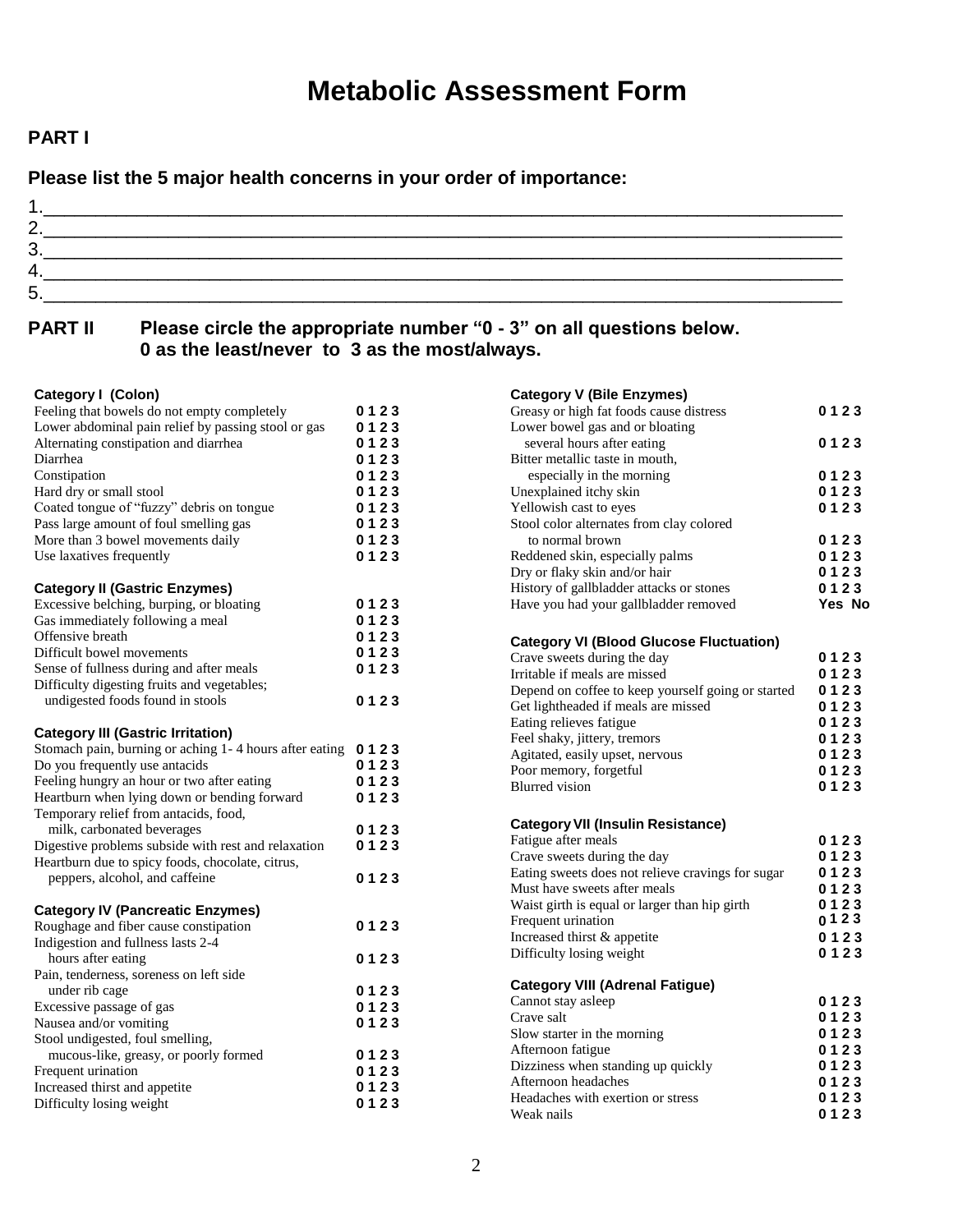| <b>Category IX (Cortisol Elevation)</b>                                                          |              | <b>Category XIV (Males Only) -Prostate</b>                                            |                   |           |
|--------------------------------------------------------------------------------------------------|--------------|---------------------------------------------------------------------------------------|-------------------|-----------|
| Cannot fall asleep                                                                               | 0123         | Urination difficulty or dribbling                                                     | 0123              |           |
| Perspire easily                                                                                  | 0123         | Urination frequent                                                                    | 0123              |           |
| Under high amounts of stress                                                                     | 0123         | Pain inside of legs or heels                                                          | 0123              |           |
| Weight gain when under stress                                                                    | 0123         | Feeling of incomplete bowel evacuation                                                | 0123              |           |
| Wake up tired even after 6 or more hours of sleep<br>Excessive perspiration or perspiration with | 0123         | Leg nervousness at night                                                              | 0123              |           |
| little or no activity                                                                            | 0123         | Category XV (Males Only) - Male Hormones                                              |                   |           |
|                                                                                                  |              | Decrease in libido                                                                    | 0123              |           |
| Category X (Thyroid - Decreased Metabolic Activity)                                              |              | Decrease in spontaneous morning erections<br>Decrease in fullness of erections        | 0123<br>0123      |           |
| Tired, sluggish                                                                                  | 0123         | Difficulty in maintain morning erections                                              | 0123              |           |
| Feel cold - hands, feet, all over                                                                | 0123         | Spells of mental fatigue                                                              | 0123              |           |
| Require excessive amounts of sleep to<br>function properly                                       | 0123         | Inability to concentrate                                                              | 0123              |           |
| Increase in weight gain even with low-calorie diet                                               | 0123         | Episodes of depression                                                                | 0123              |           |
| Gain weight easily                                                                               | 0123         | Muscle soreness                                                                       | 0123              |           |
| Difficult, infrequent bowel movements                                                            | 0123         | Decrease in physical stamina                                                          | 0123              |           |
| Depression, lack of motivation                                                                   | 0123         | Unexplained weight gain                                                               | 0123              |           |
| Morning headaches that wear off                                                                  |              | Increase in fat distribution around chest and hips                                    | 0123              |           |
| as the day progresses                                                                            | 0123         | Sweating attacks                                                                      | 0123              |           |
| Outer third of eyebrow thins                                                                     | 0123         | More emotional then in the past                                                       | 0123              |           |
| Thinning of hair on scalp, face or genitals or                                                   |              |                                                                                       |                   |           |
| excessive falling hair                                                                           | 0123         | <b>Category XVI (Menstruating Females Only) - Female Hormones</b>                     |                   |           |
| Dryness of skin and/or scalp                                                                     | 0123         | Are you perimenopausal                                                                | Yes               | No        |
| Mental sluggishness                                                                              | 0123         | Alternating menstrual cycle lengths<br>Extended menstrual cycle, greater than 32 days | Yes<br><b>Yes</b> | No<br>No  |
|                                                                                                  |              | Shortened menses, less than every 24 days                                             | <b>Yes</b>        | <b>No</b> |
| <b>Category XI (Thyroid - Increased Metabolic Activity)</b>                                      |              | Pain and cramping during periods                                                      | 0123              |           |
| Heart palpations                                                                                 | 0123<br>0123 | Scanty blood flow                                                                     | 0123              |           |
| Inward trembling<br>Increased pulse even at rest                                                 | 0123         | Heavy blood flow                                                                      | 0123              |           |
| Nervous and emotional                                                                            | 0123         | Breast pain and swelling during menses                                                | 0123              |           |
| Insomnia                                                                                         | 0123         | Pelvic pain during menses                                                             | 0123              |           |
| Night sweats                                                                                     | 0123         | Irritable and depressed during menses                                                 | 0123              |           |
| Difficulty gaining weight                                                                        | 0123         | Acne break outs                                                                       | 0123              |           |
|                                                                                                  |              | Facial hair growth                                                                    | 0123              |           |
| <b>Category XII (Pituitary - Decreased Metabolic Activity)</b>                                   |              | Hair loss/thinning                                                                    | 0123              |           |
| Diminished sex drive                                                                             | 0123         | <b>Category XVII (Menopausal Hormones)</b>                                            |                   |           |
| Menstrual disorders or lack of menstruation                                                      | 0123         | How many years have you been menopausal?                                              |                   |           |
| Increased ability to eat sugars without symptoms                                                 | 0123         | Do you ever have uterine bleeding since menopause? Yes                                |                   | <b>No</b> |
|                                                                                                  |              | Hot flashes                                                                           | 0123              |           |
| <b>Category XIII (Pituitary - Increased Metabolic Activity)</b>                                  |              | Mental fogginess                                                                      | 0123              |           |
| Increased sex drive                                                                              | 0123         | Disinterest in sex                                                                    | 0123              |           |
| Tolerance to sugars reduced                                                                      | 0123         | Mood swings                                                                           | 0123              |           |
| "Splitting" type headaches                                                                       | 0123         | Depression                                                                            | 0123              |           |
|                                                                                                  |              | Painful intercourse                                                                   | 0123              |           |
|                                                                                                  |              | Shrinking breasts<br>Facial hair growth                                               | 0123<br>0123      |           |
|                                                                                                  |              | Acne                                                                                  | 0123              |           |
| <b>PART III</b>                                                                                  |              | Increased vaginal pain, dryness or itching                                            | 0123              |           |
|                                                                                                  |              |                                                                                       |                   |           |
| How many times do you eat out per week?                                                          |              | How many times a week do you eat raw nuts or seeds?                                   |                   |           |
| How many times a week do you eat fish? _____________                                             |              | How many times a week do you workout?                                                 |                   |           |
|                                                                                                  |              |                                                                                       |                   |           |
|                                                                                                  |              |                                                                                       |                   |           |
|                                                                                                  |              |                                                                                       |                   |           |

Rate your stress levels on a scale of 1-10 during the average week. \_\_\_\_\_\_\_\_\_\_\_\_\_\_\_\_\_\_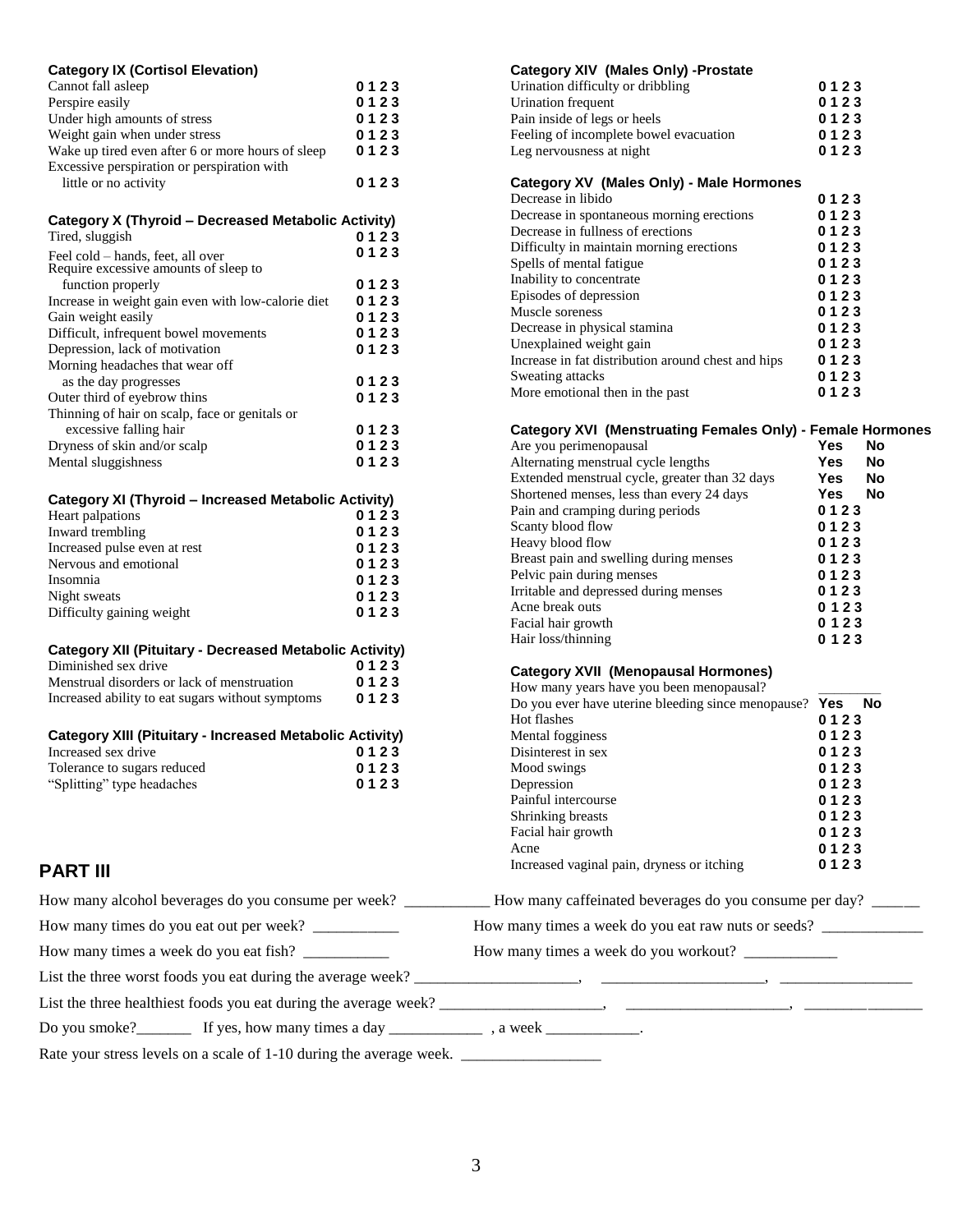**Please list any medications you currently take and for what conditions:** 

**Please list any natural supplements you currently take and for what conditions:** 

## **AREAS OF PAIN**

Are you experiencing pain/discomfort in any area of your body?  $Y$  N If yes, using the models to the right, please indicate the location of the discomfort by using the symbol that best describes the feeling: +++ Sharp/stabbing o o o Pins & needles v v v Dull/aching / / / Numbness



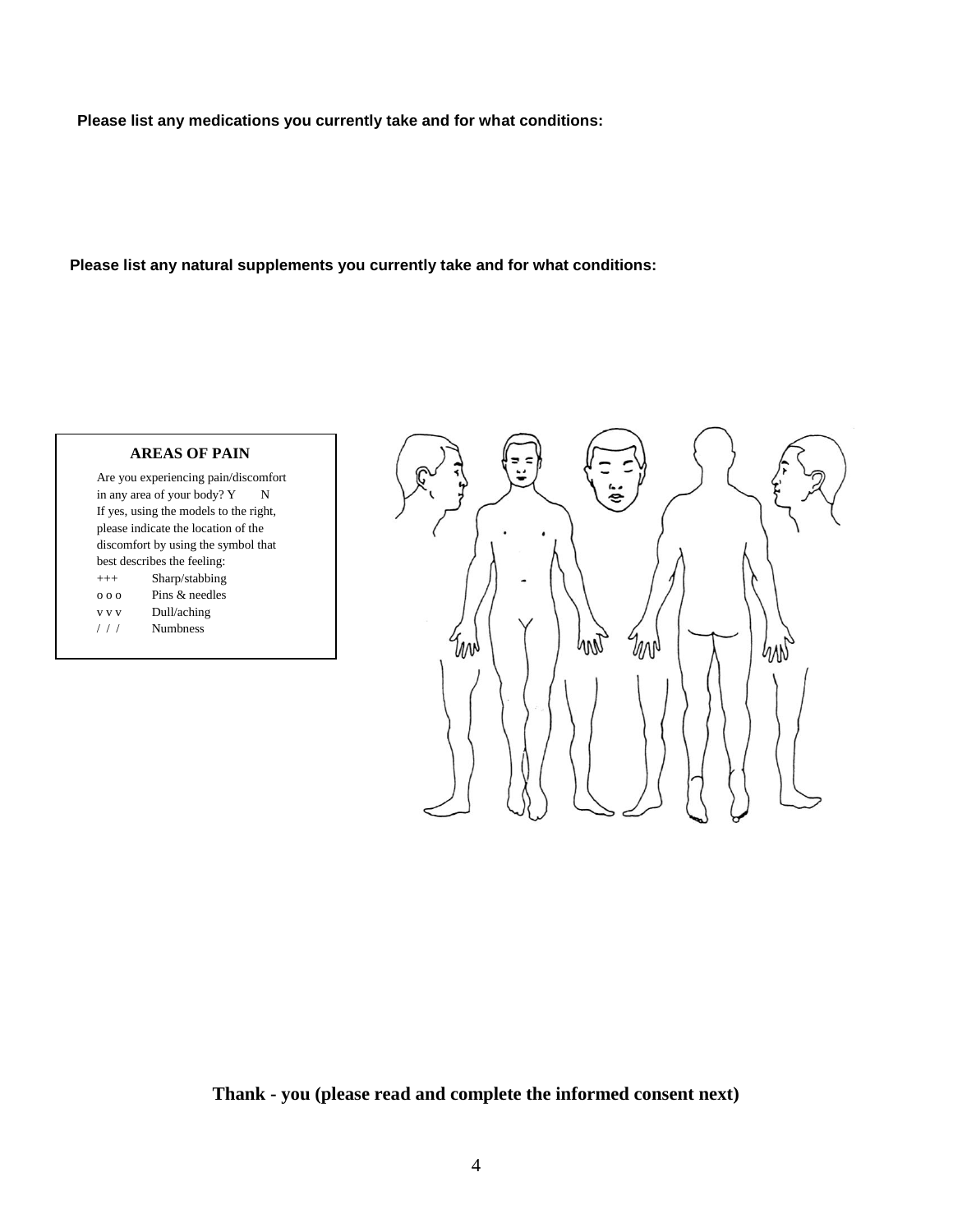#### **INFORMED CONSENT FOR NATUROPATHIC DOCTOR SERVICES**

#### *What is Naturopathic Medicine?*

Naturopathic medicine is the treatment and prevention of diseases by natural means. Naturopathic doctors assess the whole person, taking into consideration physical, mental, emotional and spiritual aspects of the individual. Gentle, non-invasive techniques are generally used in order to stimulate the body's inherent healing capacity. Please fill out the following forms completely in order for Dr. Tardik N.D. to fully understand the nature of your visit.

#### *What to expect at your first visit?*

Your naturopathic doctor will take a thorough case history, perform a physical examination and may take blood and urine samples.

It is very important that you inform your naturopathic doctor immediately of any medical conditions that you may be suffering from and any medications/over the counter drugs that you are currently taking. Please advise your naturopathic doctor immediately if you are pregnant, suspect you are pregnant or if you are breast-feeding.

As a patient you will receive information about your diagnosis and/or treatment, alternative courses of action, the material effects, costs, expected benefits, risks, side effects and in each case the consequences of not having the diagnosis and/or treatment acted upon.

#### *Disclosure and Consent*

As with many medical treatments, there may be some risks associated with naturopathic treatments, including but not limited to:

- Allergic reactions to certain supplements and herbs. If you have a known allergy, please advise your doctor immediately
- Pain, bruising or injury from venipuncture, acupuncture or parental therapy.
- Fainting or puncturing of an organ with acupuncture needles, accidental burning of the skin from the use of moxa.
- Naturopathic medicine may occasionally result in the aggravation of pre-existing symptoms. When this occurs the duration is usually short.

#### *Dispensary & Naturopathic Medicines:*

Dr.Tardik, N.D. may recommend that you take certain products as part of your treatment plan. Please note that you are free to choose where you purchase the recommended products.

You will be made aware of all associated costs upon recommendation of specific health products. OHIP does not cover the cost of natural therapies recommended by Naturopathic Doctors.

#### *Booking Appointments:*

Please plan to arrive for appointments on time. Visits that begin late due to a patient's late arrival will be charged the full visit fee.